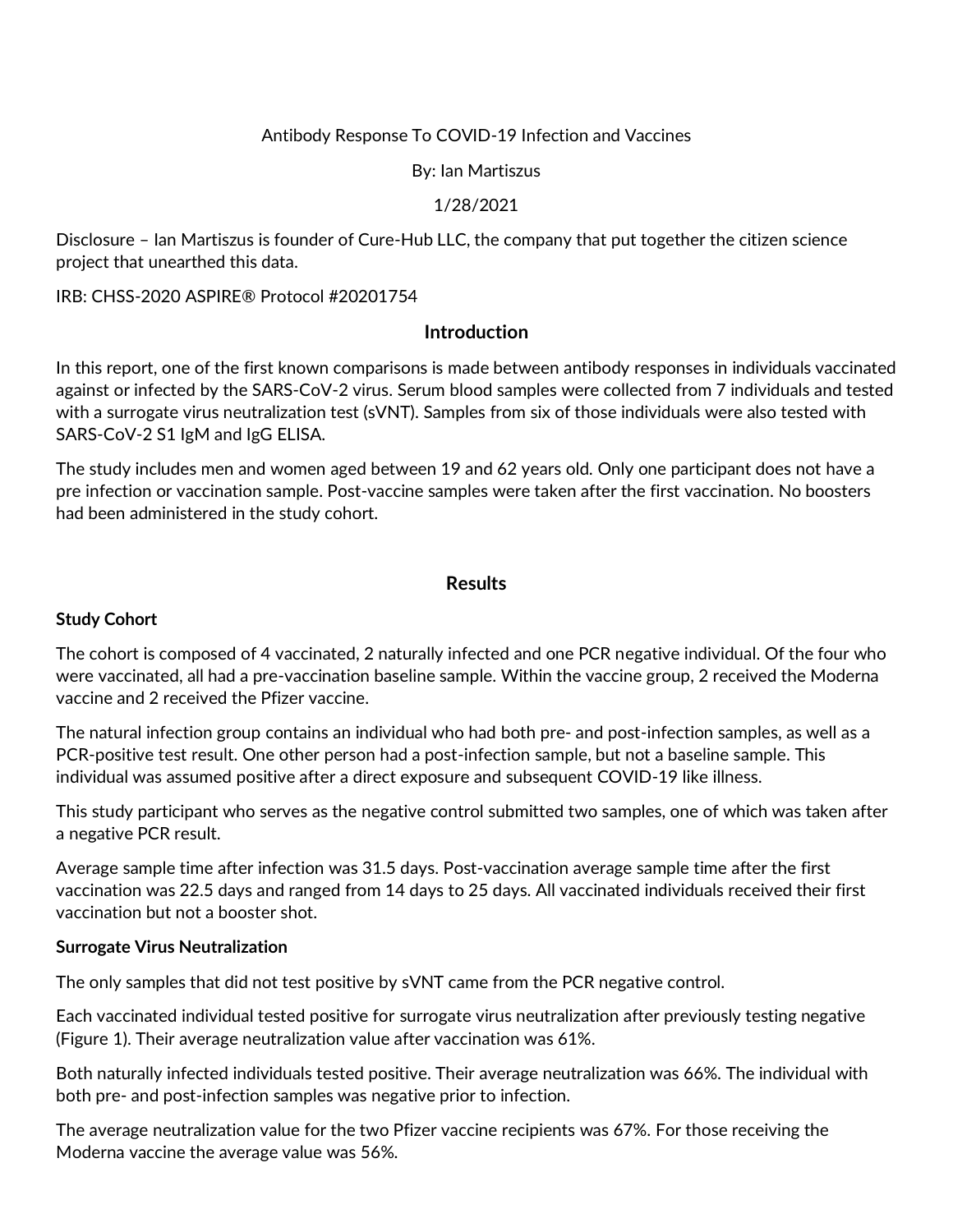### **Neutralizing Antibody Test**



Figure 1. Percent neutralization from SARS-CoV-2 Spike S1 sVNT. The reference band at 30% represents the positive/negative cutoff generated by the negative control. The single orange point from a naturally infected individual who does not have a matching pre-infection sample.

### **IgG and IgM ELISA**

All samples that tested positive with the sVNT also tested positive for IgG antibodies (Fig 2). Only one sample tested positive for IgM antibodies.

The IgM positive sample also tested positive for neutralizing and IgG antibodies and was taken 14 days after the first Pfizer vaccine dose.

Before vaccination or natural infection, **a**ll samples were negative for both IgG and IgM.

One study participant was tested for sVNT but not IgG or IgM antibodies.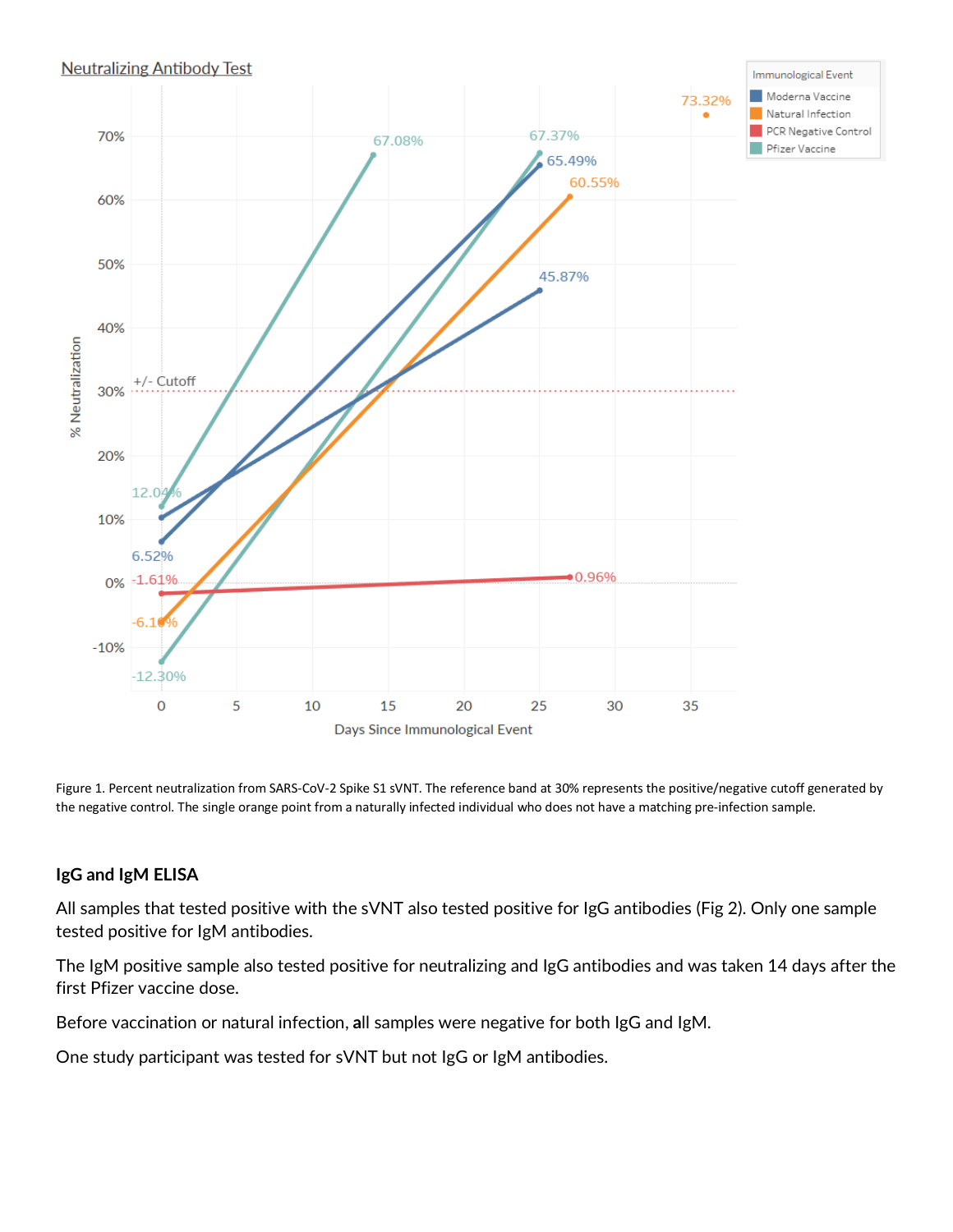

Figure 3. Optical Density 450nm values from SARS-CoV-2 S1 IgG and IgM ELISAs.

# **Methods**

After informed consent was obtained, blood was collected by fingerstick or venipuncture into a lithium heparin coated microtainer or standard phlebotomy tube with PST gel.

## **Fingerstick Sample Collection**

The Cure-Hub sample collection kit was mailed or given to individuals for capillary, whole blood collection. Samples were obtained with a fingerstick and lithium heparin microtainer with PST gel. Samples were either mailed or given back to Cure-Hub. After Cure-Hub received the study participant's sample tube, the microtainer was centrifuged for 5 minutes at 1600xg. The serum layer was removed and stored at -20deg C˚.

## **Venipuncture sample collection**

After venous collection into a marble top SST tube, blood was allowed to clot for 30min-60min, then centrifuged for 10 minutes at 1600xg. The serum layer was removed and stored at -20deg C˚.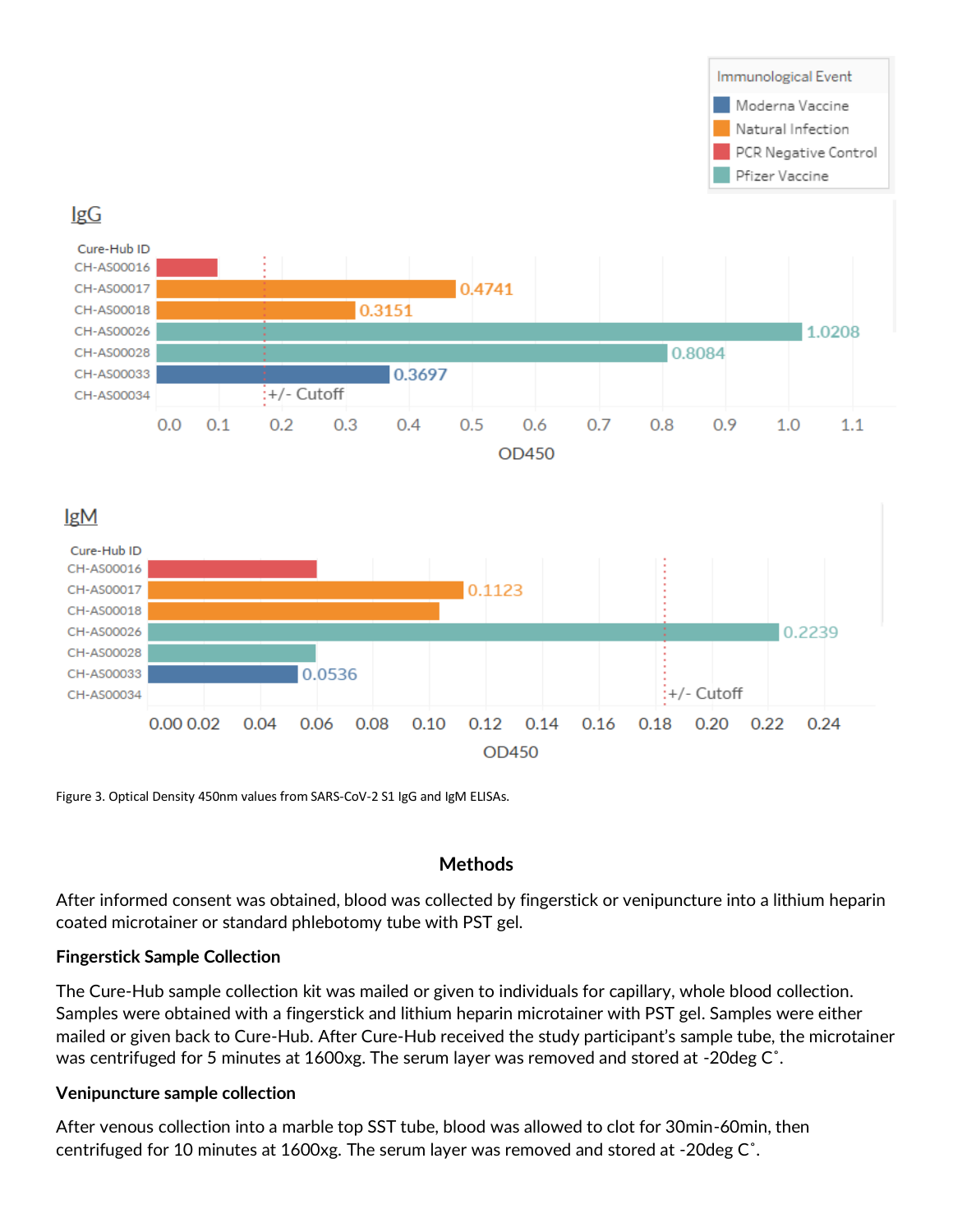## **IgG and IgM ELISA**

SARS-CoV-2 Spike S1 IgG and IgM ELISA (Genscript, Catalog # L00831) was performed on all samples. Prior to running the ELISA, all reagents were brought up to room temperature. Serum samples were diluted in kit manufacturer's dilution buffer. Samples were diluted 1:100 and 100uL was run on the ELISA according to the manufacturers protocol. Optical Density (OD) values were read with 450nm absorbance on a plate reader.

## **Surrogate Virus Neutralization Test**

Serum neutralization of SARS-CoV-2 S1 RBD was tested with the Genscript cPASS sVNT kit (Catalog # L00847). Prior to running the sVNT assay, all samples and reagents were brought up to room temperature. Samples were diluted 1:100 in the kit manufacturer's dilution buffer. A stock solution of RBD-HRP reporter was made with a 1:1,000 dilution in RBD-HRP dilution buffer. Then 60uL of diluted sample was combined with 60uL of the stock RBD-HRP solution. The 120uL neutralization reaction was performed at 37deg C˚ for 45 minutes, then 100uL of the reaction was loaded on the capture plate and incubated for 20 minutes at 37deg C˚. After washing and development with TMB, OD values were read with 450nm absorbance on a plate reader.

# **Background**

SARS-CoV-2 emerged from Wuhan, China in the Winter of 2019. On March 11, 2020 the World Health Organization (WHO) declared COVID19, the disease caused by SARS-CoV-2, to be a global pandemic. To this date COVID-19 has infected tens of millions of people and caused over a million deaths.

Mitigation efforts have varied widely, between countries and even within the United States. Despite the various efforts to stop or slow the virus, a vaccine has always been the best hope to put the COVID-19 pandemic behind us.

In the Spring of 2020, the United States government launched Operation Warp Speed. The goal of this program was to accelerate production of therapeutics and develop vaccines in record time.

On December 11<sup>th</sup>, 2020, nine months after the WHO declared COVID-19 to be a global pandemic, Pfizer, was granted Emergency Use Authorization (EUA) for their vaccine, Tozinameran. One-week later another pharmaceutical company, Moderna, was granted an EUA for their own COVID-19 vaccine.

Vaccine distribution was initiated and in December of 2020, the most high-risk groups received their first vaccinations.

With vaccine rollout, there are questions about vaccine effectiveness and how immune protection compares between the vaccines and and natural infection.

To address these questions Cure-Hub tested serum from vaccinated and naturally infected individuals with a surrogate virus neutralization test and IgG and IgM ELISAs. Serum samples were obtained from individuals who agreed to participate in the Cure-Hub citizen science project.

## **Discussion**

The data presented here is the first known, direct, head-to-head comparison between the immune response generated by both COVID-19 vaccines and natural infections.

Despite the small sample size, the results indicate that just one dose of the Pfizer and Moderna vaccines elicit an antibody response comparable to an individual who has had COVID-19.

Although there is variation between vaccines, this variation is within the expected inter-assay variability.